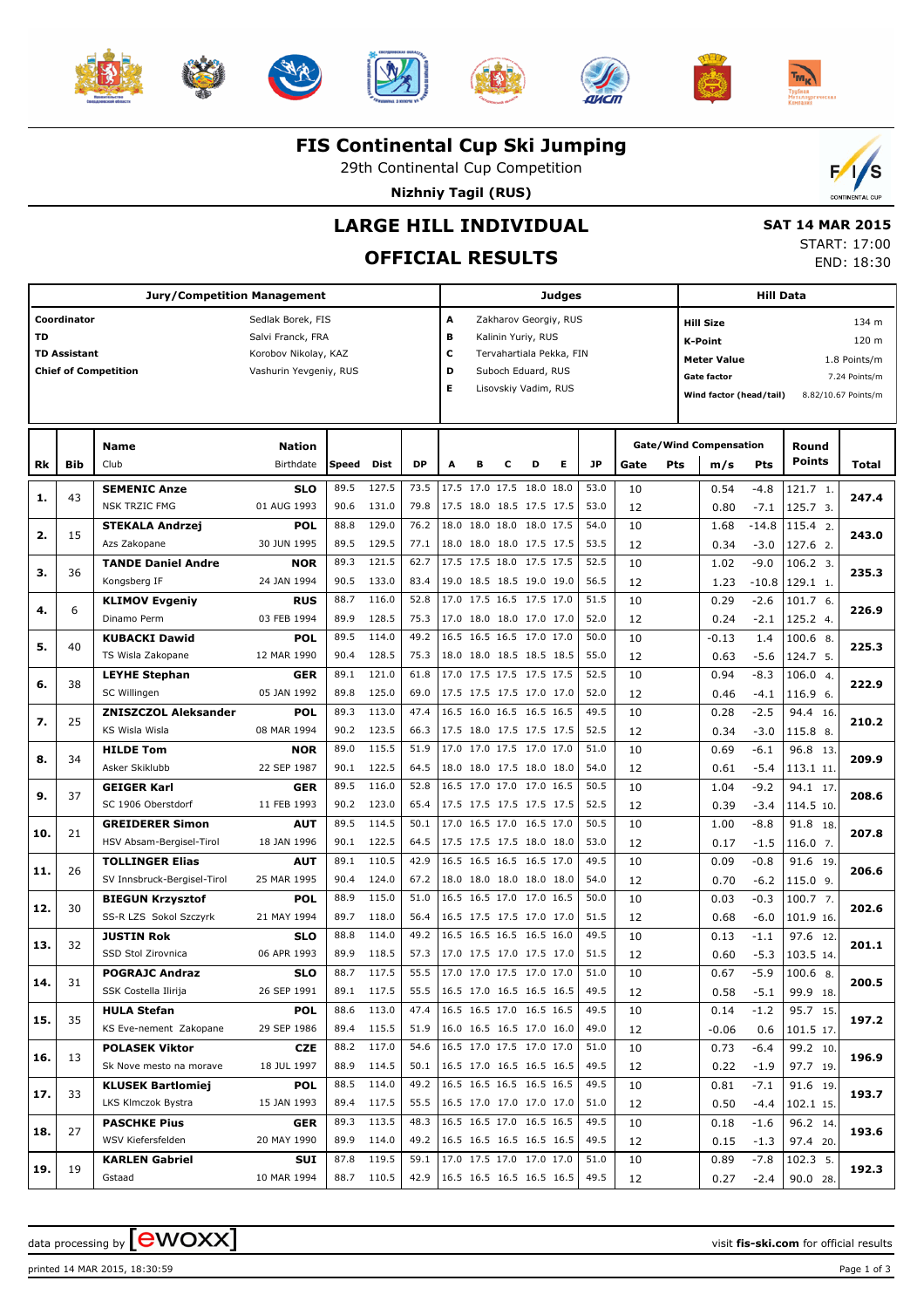













### **FIS Continental Cup Ski Jumping**

29th Continental Cup Competition

**Nizhniy Tagil (RUS)**



END: 18:30

### **LARGE HILL INDIVIDUAL**

## **OFFICIAL RESULTS**

 **SAT 14 MAR 2015** START: 17:00

|           |                | <b>Name</b>                 | <b>Nation</b> |       |             |           |   |                          |   |   |   |           |      |     | <b>Gate/Wind Compensation</b> |         | Round         |              |
|-----------|----------------|-----------------------------|---------------|-------|-------------|-----------|---|--------------------------|---|---|---|-----------|------|-----|-------------------------------|---------|---------------|--------------|
| <b>Rk</b> | <b>Bib</b>     | Club                        | Birthdate     | Speed | <b>Dist</b> | <b>DP</b> | A | в                        | c | D | Е | <b>JP</b> | Gate | Pts | m/s                           | Pts     | <b>Points</b> | <b>Total</b> |
|           |                | <b>ASCHENWALD Philipp</b>   | <b>AUT</b>    | 89.6  | 110.5       | 42.9      |   | 16.0 16.5 17.0 16.5 16.5 |   |   |   | 49.5      | 10   |     | 1.48                          | $-13.1$ | 79.3 29.      |              |
| 20.       | 20             | SC Mayerhofen-Tirol         | 12 NOV 1995   | 90.0  | 123.0       | 65.4      |   | 17.5 17.5 18.0 17.5 18.0 |   |   |   | 53.0      | 12   |     | 0.83                          | $-7.3$  | 111.1 12.     | 190.4        |
| 21.       | 12             | <b>BAZHENOV Aleksandr</b>   | <b>RUS</b>    | 89.5  | 106.0       | 34.8      |   | 16.0 16.0 16.0 16.5 16.0 |   |   |   | 48.0      | 10   |     | $-0.12$                       | 1.3     | 84.1 24.      | 189.0        |
|           |                |                             | 13 JUL 1995   | 90.1  | 121.0       | 61.8      |   | 17.0 17.5 17.0 17.5 17.5 |   |   |   | 52.0      | 12   |     | 1.01                          | $-8.9$  | 104.9 13.     |              |
| 22.       | 17             | <b>ROMASHOV Alexey</b>      | <b>RUS</b>    | 87.9  | 115.0       | 51.0      |   | 16.5 17.0 16.5 17.0 17.0 |   |   |   | 50.5      | 10   |     | 0.35                          | $-3.1$  | 98.4 11.      | 188.9        |
|           |                | Saint-Petersburg KOR1 Dinar | 29 APR 1992   | 88.7  | 110.0       | 42.0      |   | 16.5 17.0 16.5 17.0 17.0 |   |   |   | 50.5      | 12   |     | 0.23                          | $-2.0$  | 90.5 27.      |              |
| 23.       | 22             | <b>HUBER Stefan</b>         | <b>AUT</b>    | 88.9  | 110.5       | 42.9      |   | 16.5 16.5 16.5 16.5 16.5 |   |   |   | 49.5      | 10   |     | 0.63                          | $-5.6$  | 86.8<br>21.   | 178.5        |
|           |                | SC Seekirchen-Salzburg      | 08 MAR 1994   | 89.7  | 112.0       | 45.6      |   | 16.0 16.5 16.5 16.0 16.0 |   |   |   | 48.5      | 12   |     | 0.27                          | $-2.4$  | 91.7 26.      |              |
| 24.       | 16             | <b>KAELIN Pascal</b>        | <b>SUI</b>    | 88.7  | 108.5       | 39.3      |   | 16.5 16.5 16.5 16.0 16.0 |   |   |   | 49.0      | 10   |     | 0.67                          | $-5.9$  | 82.4<br>26.   | 177.8        |
|           |                | Einsiedeln                  | 11 JAN 1993   | 89.6  | 114.5       | 50.1      |   | 16.5 16.5 16.5 17.0 16.5 |   |   |   | 49.5      | 12   |     | 0.48                          | $-4.2$  | 95.4 21.      |              |
| 25.       | $\overline{7}$ | <b>MUMINOV Sabirzhan</b>    | <b>KAZ</b>    | 89.0  | 113.0       | 47.4      |   | 15.0 15.5 16.0 15.0 15.0 |   |   |   | 45.5      | 10   |     | 1.22                          | $-10.8$ | 82.1 27.      | 177.3        |
|           |                |                             | 16 APR 1994   | 90.1  | 114.0       | 49.2      |   | 16.0 16.5 16.0 16.5 16.5 |   |   |   | 49.0      | 12   |     | 0.34                          | $-3.0$  | 95.2 22.      |              |
| 26.       | 39             | <b>AIGNER Clemens</b>       | <b>AUT</b>    | 88.3  | 111.0       | 43.8      |   | 15.0 15.0 15.5 15.5 14.0 |   |   |   | 45.5      | 10   |     | 0.64                          | $-5.6$  | 83.7 25.      | 177.2        |
|           |                | SV Innsbruck-Beraisel-Tirol | 02 FEB 1993   | 89.2  | 112.0       | 45.6      |   | 16.5 16.5 16.5 16.5 16.5 |   |   |   | 49.5      | 12   |     | 0.18                          | $-1.6$  | 93.5 24.      |              |
| 27.       | 42             | <b>ZUPANCIC Miran</b>       | <b>SLO</b>    | 87.7  | 113.5       | 48.3      |   | 17.0 16.5 17.0 17.0 17.0 |   |   |   | 51.0      | 10   |     | 1.55                          | $-13.7$ | 85.6<br>22.   | 175.2        |
|           |                | SK Zagorje                  | 11 NOV 1989   | 88.4  | 111.0       | 43.8      |   | 16.5 16.5 17.0 16.5 17.0 |   |   |   | 50.0      | 12   |     | 0.48                          | $-4.2$  | 89.6 29.      |              |
| 28.       | 24             | <b>MEZNAR Mitja</b>         | <b>SLO</b>    | 89.4  | 100.5       | 24.9      |   | 16.0 16.0 16.0 16.0 16.0 |   |   |   | 48.0      | 10   |     | $-0.70$                       | 7.5     | 80.4<br>28.   | 175.1        |
|           |                | <b>NSK TRZIC FMG</b>        | 30 JUN 1988   | 90.1  | 112.0       | 45.6      |   | 16.5 16.5 16.5 17.0 16.5 |   |   |   | 49.5      | 12   |     | 0.04                          | $-0.4$  | 94.7 23.      |              |
| 29.       | 41             | <b>JOHANSSON Robert</b>     | <b>NOR</b>    | 88.7  | 106.5       | 35.7      |   | 16.5 16.5 16.5 16.0 16.0 |   |   |   | 49.0      | 10   |     | 0.61                          | $-5.4$  | 79.3<br>29.   | 171.5        |
|           |                | Soere Aal IL                | 23 MAR 1990   | 89.6  | 112.5       | 46.5      |   | 16.5 16.5 16.5 16.5 17.0 |   |   |   | 49.5      | 12   |     | 0.43                          | $-3.8$  | 92.2 25.      |              |
| 30.       | $\overline{2}$ | <b>SHISHKIN Vadim</b>       | <b>RUS</b>    | 88.1  | 113.5       | 48.3      |   | 16.5 16.5 16.5 17.0 16.5 |   |   |   | 49.5      | 10   |     | 1.39                          | $-12.3$ | 85.5 23.      | 166.8        |
|           |                | Nishniy Tagil               | 02 NOV 1995   | 89.0  | 109.5       | 41.1      |   | 16.5 16.5 16.5 16.5 16.5 |   |   |   | 49.5      | 12   |     | 1.05                          | $-9.3$  | 81.3 30.      |              |

|     |                | Not qualified for final round                           |                           |      |       |      |                          |  |      |    |         |        |      |
|-----|----------------|---------------------------------------------------------|---------------------------|------|-------|------|--------------------------|--|------|----|---------|--------|------|
| 31. | 29             | <b>QUECK Danny</b><br>WSV 08 Lauscha                    | <b>GER</b><br>17 SEP 1989 | 88.9 | 105.5 | 33.9 | 16.5 16.5 16.0 16.0 16.0 |  | 48.5 | 10 | 0.43    | $-3.8$ | 78.6 |
| 32. | 3              | <b>SARDYKO Alexander</b><br>Dinamo N.Novgorod-Krasnoyar | <b>RUS</b><br>08 MAY 1990 | 87.6 | 102.0 | 27.6 | 16.5 16.0 16.0 16.0 16.0 |  | 48.0 | 10 | $-0.09$ | 1.0    | 76.6 |
| 33. | 14             | <b>HOLIK Frantisek</b><br>Lsk Lomnice nad popelkou      | <b>CZE</b><br>23 OCT 1998 | 88.4 | 104.5 | 32.1 | 16.0 16.0 16.5 16.0 16.0 |  | 48.0 | 10 | 0.42    | $-3.7$ | 76.4 |
| 34. | 28             | <b>SCHIFFNER Markus</b><br>UVB Hinzenbach-Oberoesterrei | <b>AUT</b><br>05 JUN 1992 | 88.8 | 105.0 | 33.0 | 16.0 16.0 16.0 16.0 16.0 |  | 48.0 | 10 | 0.57    | $-5.0$ | 76.0 |
| 35. | 23             | <b>HLAVA Lukas</b><br>Dukla Liberec                     | <b>CZE</b><br>10 SEP 1984 | 88.8 | 103.5 | 30.3 | 16.0 16.0 16.0 16.0 16.0 |  | 48.0 | 10 | 0.38    | $-3.4$ | 74.9 |
| 36. | 8              | <b>ZHAPAROV Marat</b><br>Ski Club VKO                   | <b>KAZ</b><br>25 AUG 1985 | 88.2 | 102.5 | 28.5 | 15.5 16.5 16.0 16.0 16.0 |  | 48.0 | 10 | 0.21    | $-1.9$ | 74.6 |
| 37. | 11             | <b>BARTOL Tilen</b><br>SSK Sam Ihan                     | <b>SLO</b><br>17 APR 1997 | 88.2 | 101.5 | 26.7 | 15.5 15.5 15.0 15.0 15.0 |  | 45.5 | 10 | 0.10    | $-0.9$ | 71.3 |
| 38. | $\overline{4}$ | <b>VESELOV Denis</b>                                    | <b>RUS</b><br>03 FEB 1991 | 88.0 | 99.0  | 22.2 | 16.0 16.5 16.0 16.0 16.0 |  | 48.0 | 10 | 0.01    | $-0.1$ | 70.1 |
| 39. | 9              | <b>BOYARINTSEV Vladislav</b><br>Saint-Petersburg Dinamo | <b>RUS</b><br>31 OCT 1994 | 88.1 | 99.5  | 23.1 | 16.0 16.5 16.0 16.0 16.0 |  | 48.0 | 10 | 0.52    | $-4.6$ | 66.5 |
| 39. | $\mathbf{1}$   | <b>SHULAEV Sergey</b>                                   | <b>RUS</b><br>18 JUN 1996 | 87.9 | 100.5 | 24.9 | 16.5 16.0 15.5 16.0 16.0 |  | 48.0 | 10 | 0.73    | $-6.4$ | 66.5 |
| 41. | 5              | <b>SULTANGULOV Artur</b><br>Ufa                         | <b>RUS</b><br>07 MAR 1997 | 88.5 | 96.0  | 16.8 | 16.0 16.5 15.5 15.5 15.5 |  | 47.0 | 10 | 0.50    | $-4.4$ | 59.4 |

data processing by **CWOXX**  $\blacksquare$ 

printed 14 MAR 2015, 18:30:59 Page 2 of 3